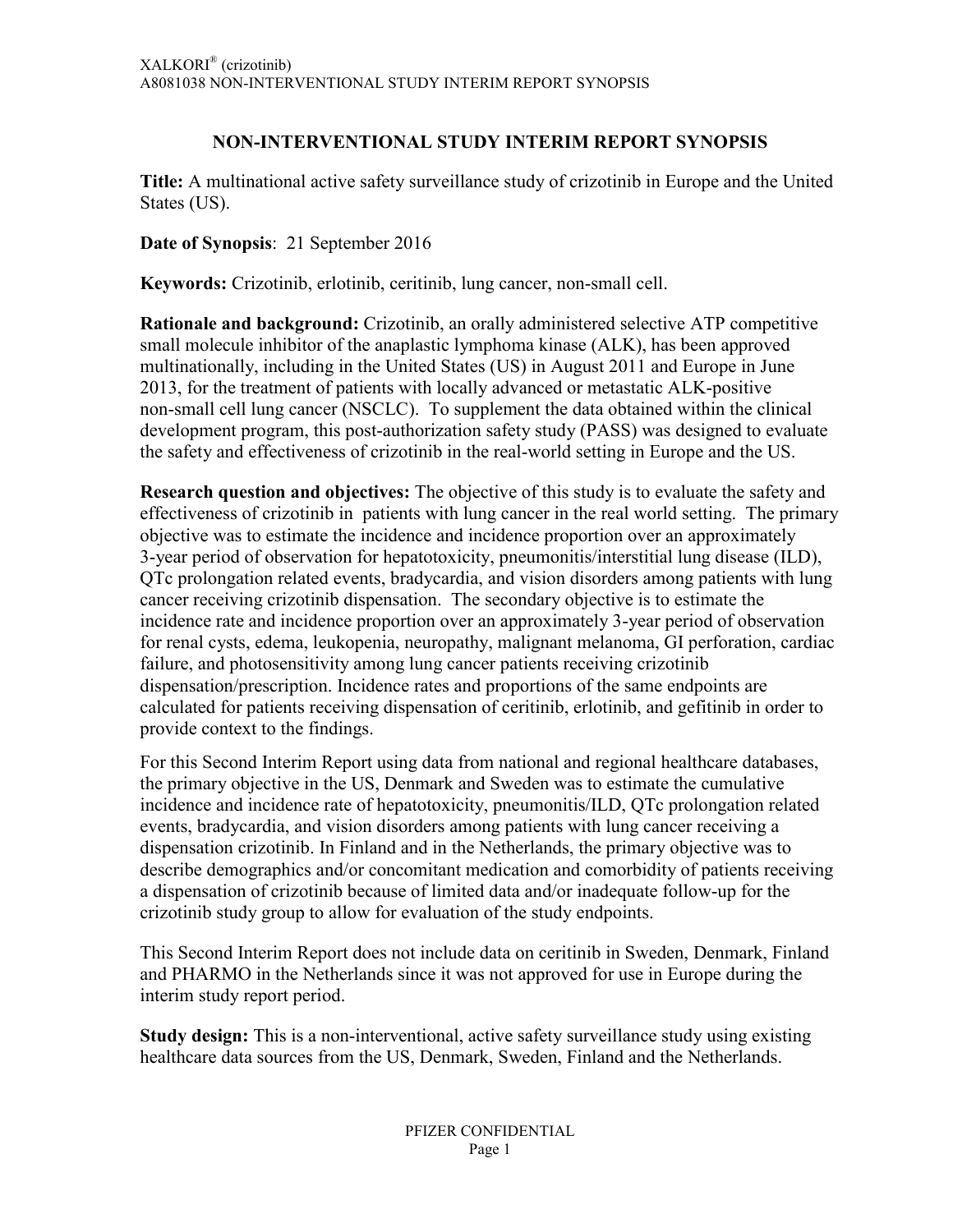#### XALKORI® (crizotinib) A8081038 NON-INTERVENTIONAL STUDY INTERIM REPORT SYNOPSIS

**Setting:** The study population for the Second Interim Report included patients receiving dispensations of crizotinib, erlotinib, gefitinib or ceritinib between 1 September 2011 to 31 December 2014 in Optum Research Database in the US, between 1 June 2013 and 30 November 2014 in administrative and national registries in Denmark, between 1 January 2013 and 31 December 2014 in administrative and national registries in Sweden, between 1 April 2014 and 31 December 2014 in administrative and national registries in Finland, and between 1 January 2014 and 31 August 2015 in PHARMO Database Network in the Netherlands.

**Subjects and study size:** Overall, 248 patients with a dispensation of crizotinib, 1,905 patients with a dispensation of erlotinib or gefitinib, and 20 patients having a dispensation of ceritinib were included in the Second Interim Report.

**Variables and data sources:** Primary endpoints for the study are hepatotoxicity, pneumonitis/interstitial lung disease (ILD), QTc prolongation related events, bradycardia, and vision disorder. Secondary endpoints are renal cysts, edema, leukopenia, neuropathy, malignant melanoma, gastrointestinal (GI) perforation, photosensitivity, and mortality and overall survival. Data sources for the Second Interim Report included the national and regional healthcare databases in the US, Denmark, Sweden, Finland and the Netherlands.

**Results:** Results of the Second Interim Report from each country were presented below.

### US

A total of 857 eligible patients were included in the report. Of these patients, 171 had an index dispensing of crizotinib and 686 had an index dispensing of erlotinib. The median age was 53.5 years (IQR: 48.0-61.0) for crizotinib study drug group and 61.0 years (IQR: 55.0- 66.0) for erlotinib study drug group. The median time from first observed lung cancer diagnosis to the index drug dispensation was 5 months (IQR: 1 to 12) for crizotinib and 8 months (IQR: 2 to 17) for erlotinib. Crizotinib and erlotinib study drug groups were comparable with respect to the Charlson comorbidity index, presence of brain metastases, preexisting hepatic impairment, and liver cirrhosis. Relative to erlotinib study drug group, crizotinib study drug group was less likely to have baseline diagnoses for renal impairment, chronic lung disease, chronic obstructive pulmonary disease, and diabetes.

For the primary endpoints, the 3-year cumulative incidences of bradycardia and hepatotoxicity were comparable between crizotinib and erlotinib study drug groups. The 3-year cumulative incidences of prolongation of QTc interval and vision disorder in crizotinib study drug group (34.5% and 9.4%, respectively) were higher than that in erlotinib study drug group (24.1% and 3.3%, respectively). The 3-year cumulative incidences of Pneumonitis/ILD and bradycardia in crizotinib study drug group were lower (19.4% and 8.2%, respectively) compared to that in erlotinib study drug group (24.5% and 10.2%, respectively). Incidence rates per 100 person years in crizotinib and erlotinib study drug groups, respectively, were 9.4 (95% CI: 4.3 - 17.9) and 11.9 (95% CI: 8.5 - 16.1) for bradycardia, 2.8 (95% CI: 0.8 - 7.2) and 5.0 (95% CI: 3.3 - 7.3) for hepatotoxicity, 20.8 (95% CI: 12.3 - 32.9) and 31.7 (95% CI: 25.9 - 38.5) for pneumonitis, 43.6 (95% CI: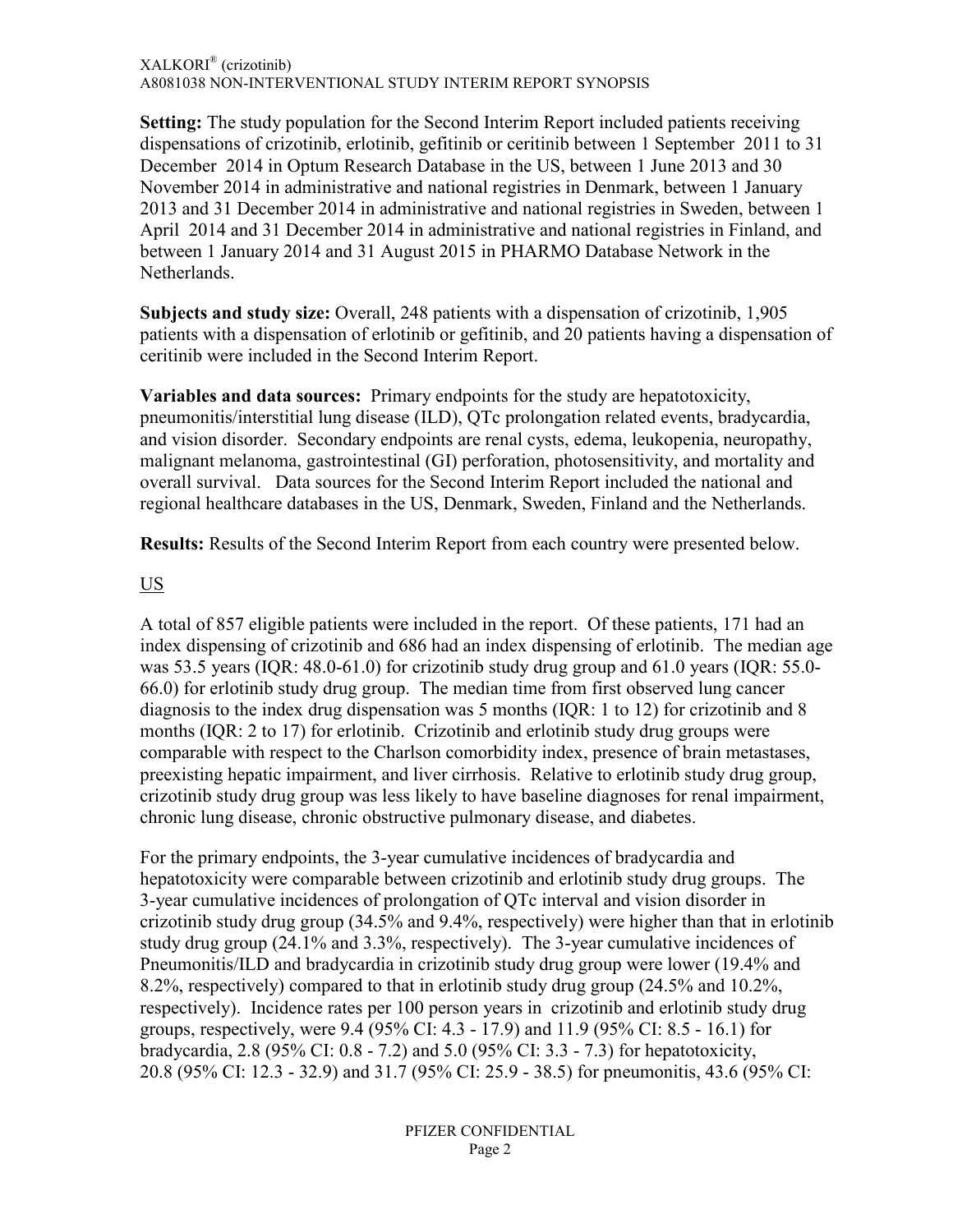#### XALKORI® (crizotinib) A8081038 NON-INTERVENTIONAL STUDY INTERIM REPORT SYNOPSIS

27.6-65.4) and 28.2 (95% CI: 21.6-36.2) for prolonged QTc, and 10.3 (95% CI: 5.5 - 17.7) and 4.1 (95% CI: 2.5 - 6.3) for vision disorders.

For the secondary endpoints, relative to erlotinib study drug group, crizotinib study drug group had lower cumulative incidence of photosensitivity (0.6% in crizotinib study drug group, 9.5% in erlotinib study drug group), neuropathy (23.9% in crizotinib study drug group, 26.8% in erlotinib study drug group), leukopenia (11.0% in crizotinib study drug group, 15.5% in erlotinib study drug group), and all-cause death (9.1% in crizotinib study drug group, 15.3% in erlotinib study drug group), and higher cumulative incidence of edema (27.9% in crizotinib study drug group, 15.6% in erlotinib study drug group). Incidence rates of the secondary endpoints between crizotinib and erlotinib study drug groups showed similar patterns as cumulative incidences. The 6-month survival probability was 96% for the crizotinib group and 88% for the erlotinib group, and the 12-month survival probability was 87% for the crizotinib group and 83% for the erlotinib group.

## Denmark

There are no data on gefitinib in the Second Interim Report from Denmark since gefitinib was not identifiable via available administrative and national registries. During the report period, there were 34 patients with a record of an in-hospital dispensation of crizotinib and 458 with a record of an in-hospital dispensation of erlotinib, all of whom had history of primary lung cancer. Women accounted for 64.7% of the crizotinib-treated primary lung cancer patients and for 53.9% of the erlotinib-treated primary lung cancer patients. Median (quartiles) age at the index date was 60.6 (50.5, 66.2) years in the crizotinib group; and 68.1 (62.0, 74.0) years in the erlotinib group. Median time from the primary lung cancer diagnosis to the index date was 2.5 months in the crizotinib group and 9.5 months in the erlotinib group. Patients in the crizotinib group were less likely than patients in the erlotinib group to have a history of chronic obstructive pulmonary disease (COPD) (2.9% vs. 10.0%), brain metastases (5.9% vs. 9.8%), or pre-existing rental impairment was (2.9% vs. 6.6%), and more likely to have pre-existing hepatic impairment (5.9% vs. 1.5%). In the crizotinib group, 29/34 (85.3%) of the patients had a record of the ALK-rearrangement. Majority of the patients in both crizotinib (70.6%) and erlotinib (62.2%) groups had Stage IV tumor at diagnosis.

For primary endpoints, there were no incident cases of bradycardia, hepatotoxicity or vision disorder in the crizotinib group. One-year cumulative incidences of prolongation of QTc and pneumonitis/ILD in the crizotinib group were 3.7% (95% CI: 0.3, 15.9) and 3.6% (95% CI: 0.3, 15.4), respectively. In the erlotinib group, 1-year cumulative incidences of primary endpoints ranged from 0.2% (95% CI: 0.0, 1.2) for hepatotoxicity and 6.2% (95% CI: 4.1, 8.8) for pneumonitis/ILD. Incidence rates of prolongation of QTc and pneumonitis/ILD in the crizotinib group were 39.9 (95% CI: 1.0, 222.5) per 1,000 person-years and 43.5 (95% CI: 2.1, 241.6) per 1,000 person-years, respectively. In the erlotinib group, incidence rates of primary endpoints ranged from 3.7 (95% CI: 0.1, 20.6) per 1,000 person-years for hepatotoxicity to 106.4 (95% CI: 68.8, 157.0) per 1,000 person-years for pneumonitis/ILD.

For secondary endpoints, there were no incident cases of renal cysts, leukopenia, photosensitivity, malignant melanoma, or GI perforation in the crizotinib group. The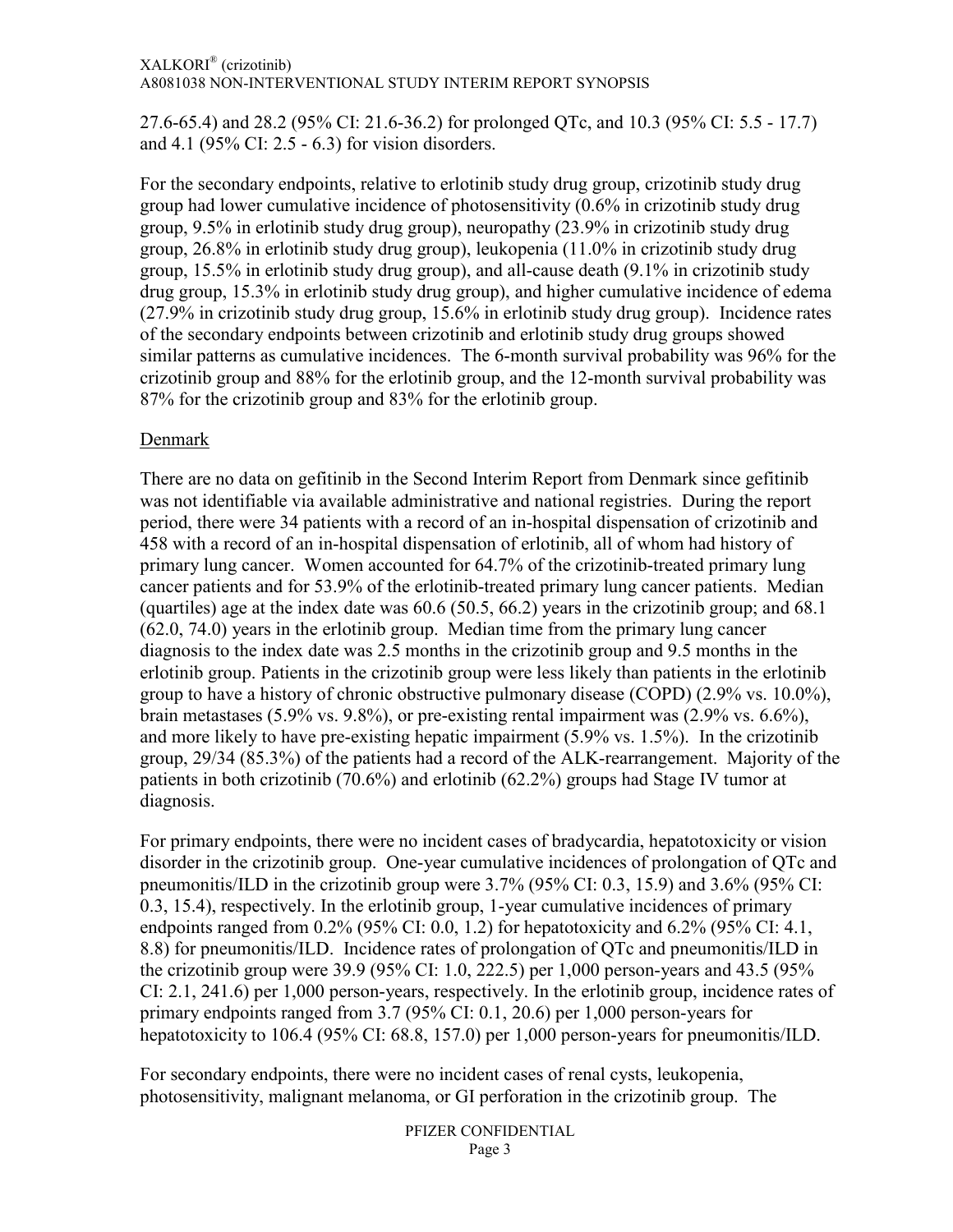one-year cumulative incidences of edema and neuropathy in the crizotinib group were 2.9% (95% CI: 0.2, 13.0) and 15.6% (95% CI: 5.7, 30.0), respectively. In the erlotinib group, 1-year cumulative incidences of the secondary endpoints ranged from 0.2% (95%CI: 0.0, 1.2) for malignant melanoma and gastrointestinal perforation to 8.9% (95% CI: 6.4, 11.9) for neuropathy. The incidence rates of edema and neuropathy in the crizotinib group were 33.8 (95% CI: 0.9, 188.3) per 1,000 person-years and 187.8 (95% CI: 97.2, 385.4) per 1,000 person-years, respectively. In the erlotinib group, incidence rates of secondary endpoints ranged from 3.8 (95% CI: 0.1, 20.9) per 1,000 person-years for malignant melanoma to 152.8 (95% CI: 109.2, 218.1) per 1,000 person-years for neuropathy. The oneyear overall survival was higher in the crizotinib group compared to that in the erlotinib group: 64% (95% CI: 45%, 78%) vs. 30% (95% CI: 26%, 35%).

### Sweden

A total of 575 patients from Sweden were eligible and included in this Second Interim Report. Of the eligible patients, 25 patients had a dispensation of crizotinib, 499 patients had a dispensation of erlotinib, 51 patients had a dispensation of gefitinib, and 21 patients had dispensations of erlotinib and gefitinib. Patients in the crizotinib study drug group were younger than the patients in the other study drug groups on the index date (median age: 63 years vs. 68.0-69.0 years, respectively). While 60% of the patients in the crizotinib study drug group were male, the corresponding proportion was 39-47% in other study drug groups. Time since lung cancer diagnosis was longer for the crizotinib study drug group (30.7 months) compared with the erlotinib study drug group (15.4 months) or the gefitinib study drug group (12.0 months). Compared to the other study drug groups, the proportion of patients with pre-existing hepatic impairment and brain metastases in the crizotinib study drug group was higher but the proportion of patients having chronic lung disease, diabetes and pre-existing renal impairment in the crizotinib study drug group was lower.

In the crizotinib study drug group, there were no incident events for hepatotoxicity, prolongation of QTc interval and pneumonitis/ILD. The one-year cumulative incidence of bradycardia in the crizotinib study drug group was 4.0% (95% CI: 0.1%, 20.4%). The corresponding one-year cumulative incidence for the erlotinib study drug group was 0.2% (95% CI: 0%, 1.1%). The two other study drug groups had no incident events for bradycardia. The incidence rates of bradycardia in the crizotinib study drug group and the erlotinib study drug group were 63.3 per 1,000 person-years (95% CI: 1.6 - 352.5) and 6.2 per 1,000 person-years (95% CI: 0.08 - 22.3), respectively. Among patients in the crizotinib study drug group the one-year cumulative incidence of vison disorder was 5.3% (95% CI:  $0.1\%$ ,  $26.0\%$ ). The corresponding one-year cumulative incidence for the gefitinib study drug group, the erlotinib study drug group, and the gefitinib and erlotinib combination study drug group was 2.1% (95% CI: 1.0%, 11.3%), 1.8% (95% CI: 0.8%, 3.5%) and 5.6% (95% CI: 0.1%, 27.3%), respectively. The incidence rates of vision disorder in the crizotinib study drug group, the gefitinib study drug group, the erlotinib study drug group, and the gefitinib and erlotinib combination study drug group were 76.8 per 1,000 person-years (95% CI: 1.9 – 427.6), 30.9 per 1,000 person-years (95% CI: 0.08 – 171.9), 30.8 per 1,000 person-years (95% CI: 14.1 – 58.4) and 109.7 per 1,000 person-years (95% CI: 2.8 – 611.1), respectively.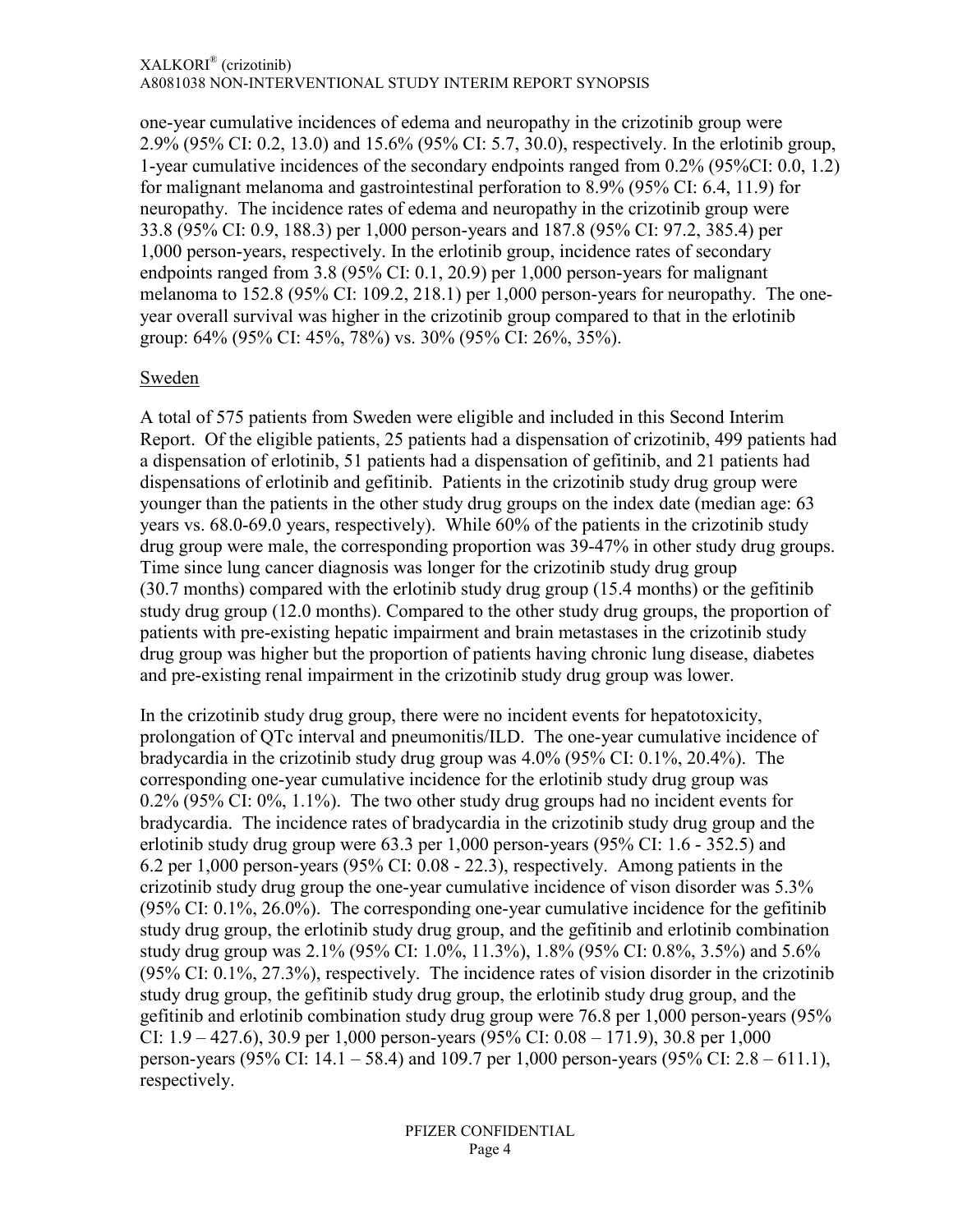#### XALKORI® (crizotinib) A8081038 NON-INTERVENTIONAL STUDY INTERIM REPORT SYNOPSIS

There were no incident events for any secondary endpoints (ie, renal cysts, edema, leukopenia, neuropathy, malignant melanoma, GI perforation, and photosensitivity) among crizotinib exposed patients. In the crizotinib group all-cause mortality during one year follow-up was 20.0% (95% CI: 6.8%, 40.7%). All of them were reported as lung cancer specific mortality. The corresponding all-cause mortality for the gefitinib study drug group, the erlotinib study drug group, and the gefitinib and erlotinib combination study drug group was 35.3% (95% CI: 22.4%, 49.9%), 59.3% (95% CI: 54.9%, 63.7%) and 38.1% (95% CI: 18.1%, 61.6%), respectively. The median survival time from the index date was 293 days for the crizotinib study drug group, and the corresponding median survival time for the gefitinib study drug group, the erlotinib study drug group, and the gefitinib and erlotinib combination study drug group was 507, 206, and 280 days, respectively. It should be noted that the follow-up time for the patients in the crizotinib group was less than one-year while the follow-up time for patients in other groups was greater than one year but less than two years. The different follow up time was because crizotinib was approved in Europe in 2013 while erlotinib and gefitinib were approved in Europe in 2005 and 2009, respectively.

### Finland

During the report period, nine patients with a record of dispensation of crizotinib (8 lung cancer and 1 patient with other cancer), 108 with a record of dispensation of erlotinib, and 19 with a record of dispensation of gefitinib were included. The proportion of women was 75.0% in the crizotinib group, 52.8% in the erlotinib group and 57.9% in the gefitinib group. Patients in the crizotinib group were younger than the patients in the erlotinib and gefitinib groups at the index date (mean age 54.9±14.0, 68.6±8.9, and 70.4±11.0, respectively). Median time from lung cancer diagnosis to start of treatment was 25.6 months (interquartile range: 17.5-36.0) in the crizotinib group, 8.5 months (interquartile range: 4.6-20.5) in the erlotinib group, and 1.7 months (interquartile range: 1.1-4.4) in the gefitinib group.

The proportion of patients with brain metastases was 12.5% in the crizotinib group, 4.6% in the erlotinib group and 5.3% in the gefitinib group. The proportion of patients with pre-existing renal impairment was 0% in the crizotinib group, 13.0% in the erlotinib group and 10.5% in the gefitinib group. The chronic obstructive pulmonary disease (COPD) was 0% in the crizotinib group, 15.7% in the erlotinib group and 10.5% in the gefitinib group. The proportion of patients used steroids was 87.5% in the crizotinib group, 68.5% in the erlotinib group and 21.1% in the gefitinib group. The proportion of patients used ophthalmologicals was 50.0% in the crizotinib group, 11.1% in the erlotinib group and 10.5% in the gefitinib group.

### The Netherlands

Fourteen eligible patients were identified from the PHARMO Out-patient Pharmacy Database: 1 with a dispensation of crizotinib, 13 with a dispensation of erlotinib; none with a dispensation of gefitinib or ceritinib. Most out-patient users of erlotinib were female (69%) and their mean  $(\pm SD)$  age was 65 ( $\pm 10$ ) years. Fifty-eight eligible patients were identified from the In-patient Pharmacy Database: 8 with a dispensation of crizotinib, 26 with a dispensation of erlotinib, 24 with a dispensation of gefitinib and none with a dispensation of ceritinib. Most in-patient users of crizotinib, erlotinib or gefitinib were female (63%, 69%